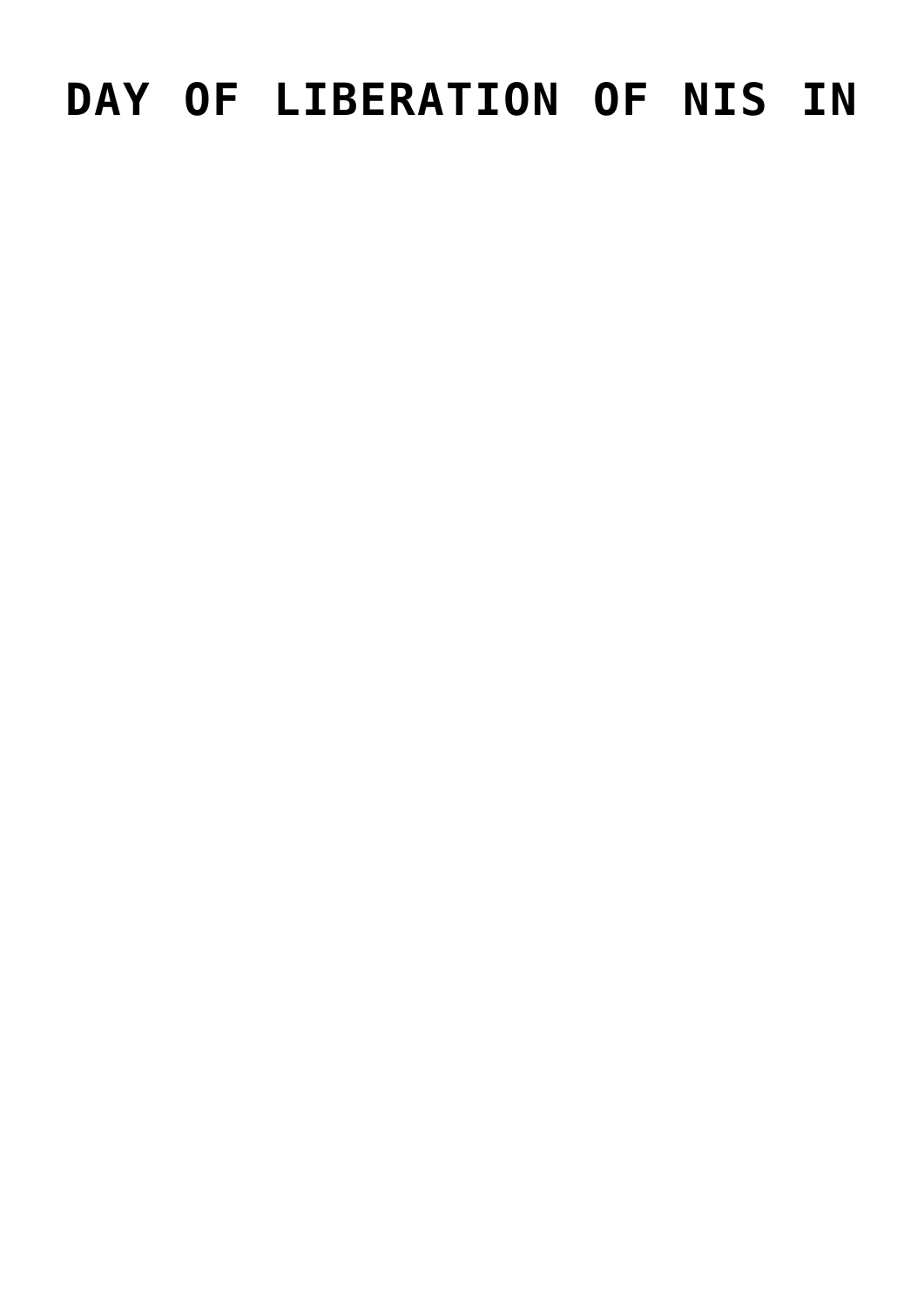people and authorities is key to the good functioning of democracy, and local authorities play a crucial role in strengthening public confidence in the democratic system of governance. Open government is a simple but powerful idea that government will work better for people if it is transparent, participatory and accountable. These three concepts have now become the cornerstones of good democratic governance. Through this practice, citizens can understand and influence the workings of the authorities and hold them accountable. The main purpose of open government is to ensure better decision making, greater public trust, reduced corruption and more effective public services. Open government includes various practices, such as open data initiatives, access to information laws, political rights, whistleblower protection, public consultation and engagement processes, among many other. Since the right of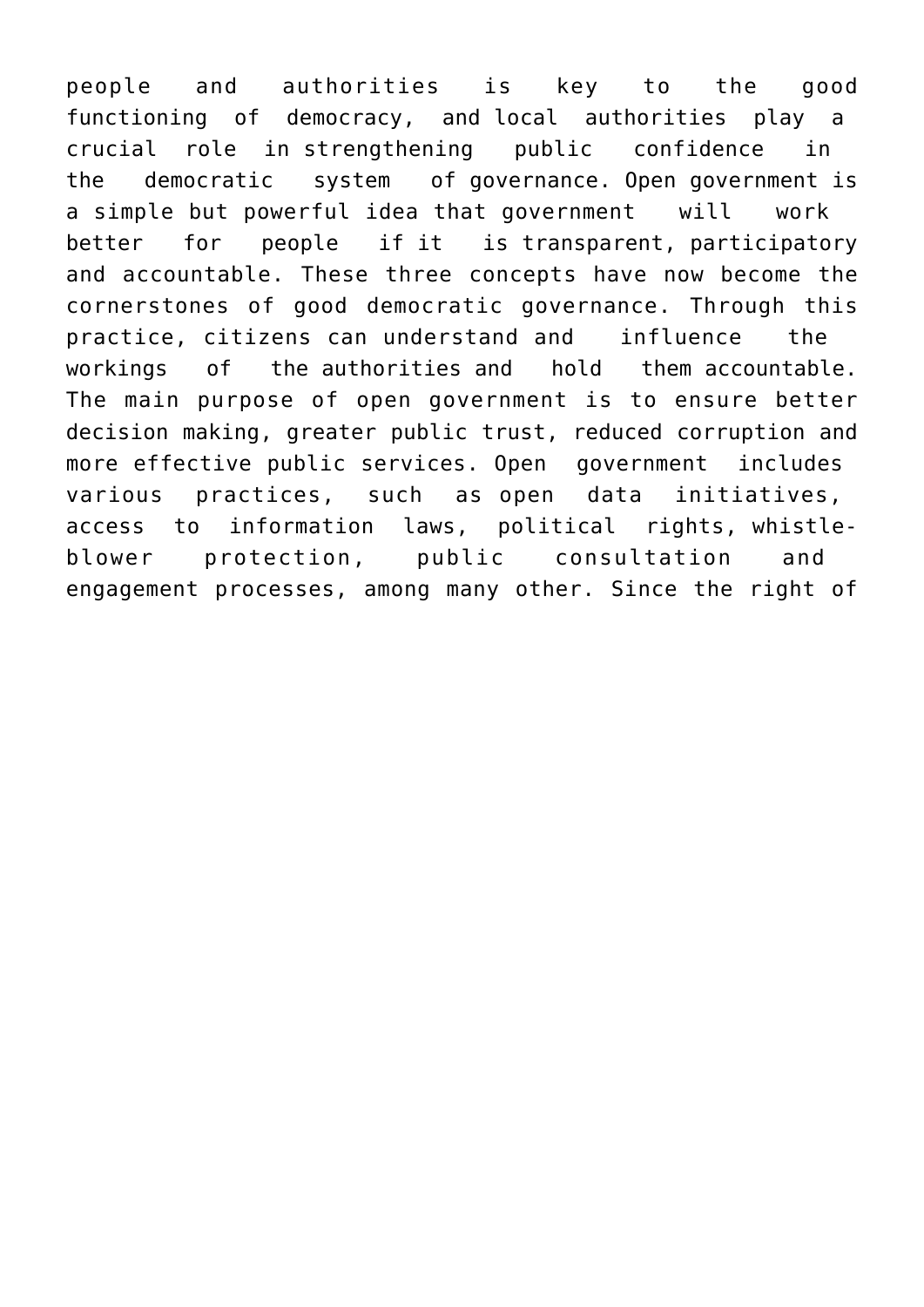mechanism which enables young people to take an active role in decision making, and for networking and inter-sectoral cooperation of institutions dealing with the young people. The presentation will be followed by the debate in which the members of the Youth Council and Youth Office will try to provide information and answers to the questions of the general public.

City of Nis Office of the Mayor organizes the visit of the members of the pupils parliament and senior classes of the primary school Njegos to Nis City Hall. They will have the opportunity to see what the Mayor does, how he makes decisions and ask him questions. The Mayor will provide information what the local government is doing for children and how problems are being solved or new activities being implemented.

Youth Office of the City of Nis is organizing the Youth NGO Fair in order to enable them to present their activities to the young and the way of cooperating with the local authorities and attracting young people to take part in their projects. The local government is supporting the young by supporting the work of youth NGOs. Youth Office improves youth politics in the area of education, sports, free time, increasing employment, information, health, culture, gender equality, preventing crimes and violence. Some of the services which the Youth Office provides are: financing youth projects, providing career guidance, organizing internships, supporting volunteering, providing free seminars for increasing youth competences, informing the young, etc. Youth Office administrates the Public Call for financing projects for the young intended for the civil sector each year. Since 2012 until now there have been more than 160 projects financed through youth NGOs.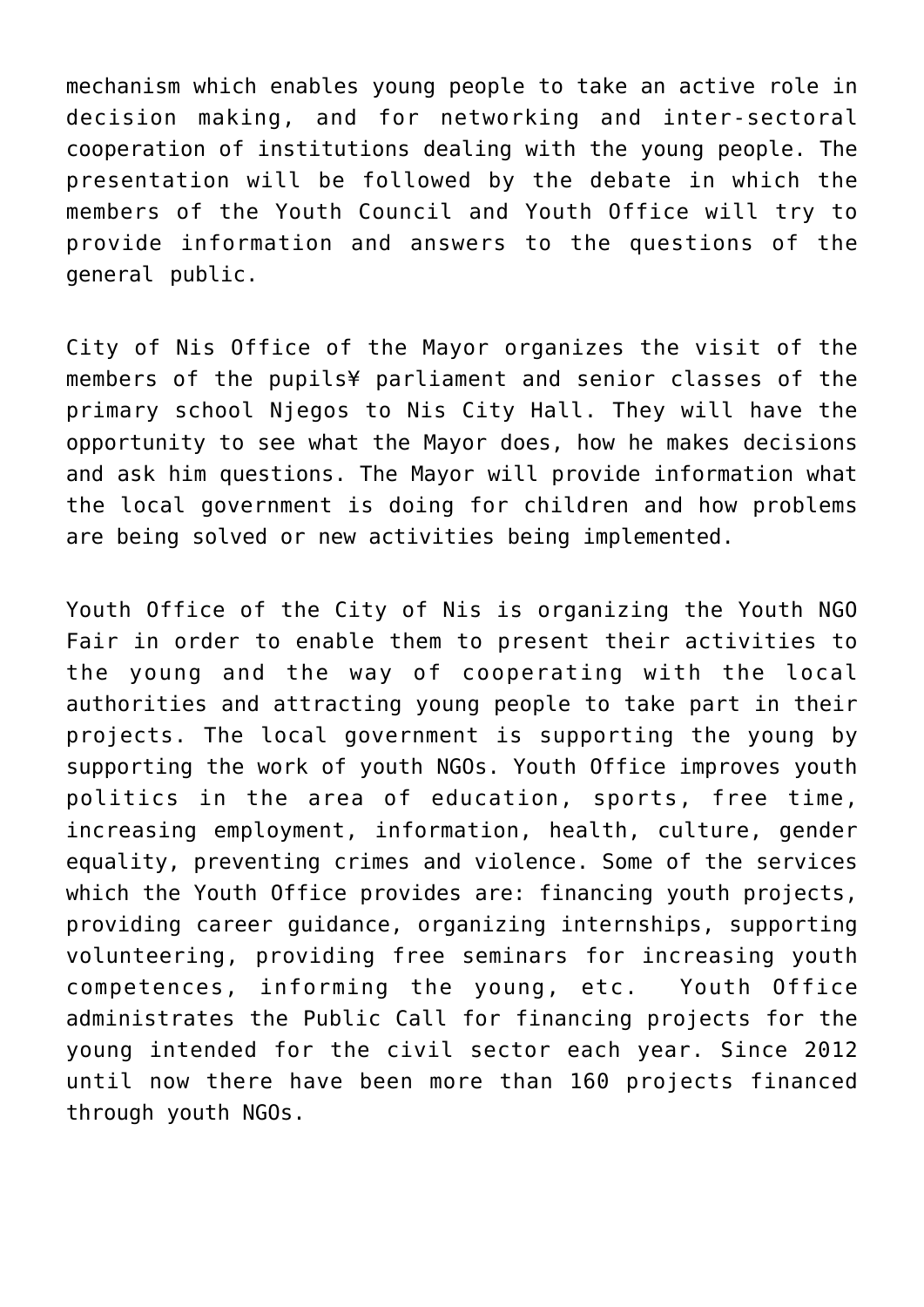Open data can be viewed as raw material that enables the creation of practical solutions in the public and private sectors and forms a new generation of entrepreneurs and social innovators. City of Nis Office for Local Economic Development and Projects will present the concept of Open Data, good practice examples in Serbia and worldwide, as well as examples of reuse of those sets of data in order to create an added value and better and more transparent services provided to the citizens. The general public will also have the opportunity to have the insight into the open data of the City of Nis, as the result of the project Open Data Appear on the Map which has been realized within the national program r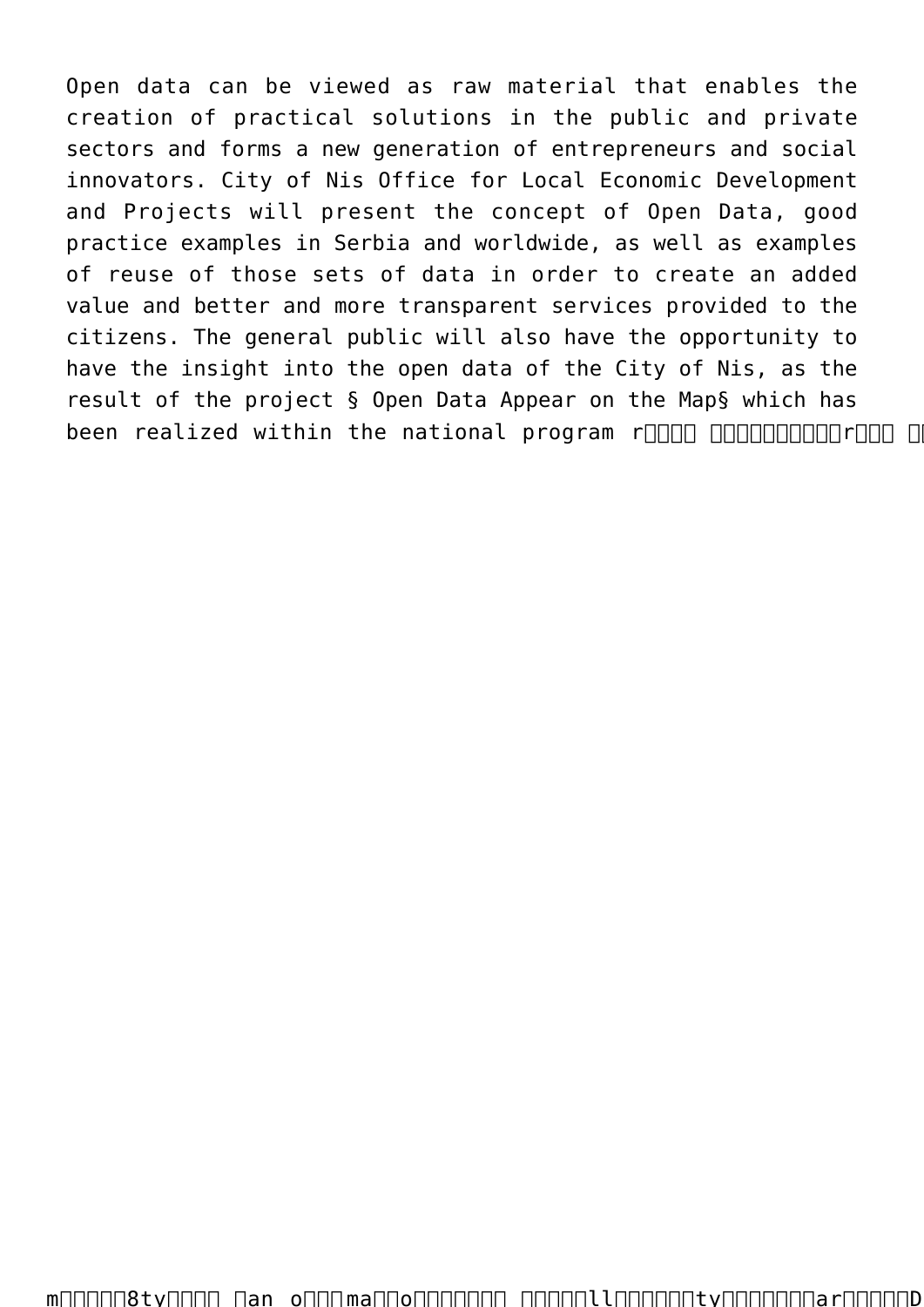United Nations Development Programme (UNDP), Switzerland supported the introduction of digital platforms to modernize the work of local parliaments. Nis City Assembly Speaker Rade Rajkovic and Nis City Mayor Darko Bulatovic met with UNDP Resident Representative Francine Pickup and Swiss Cooperation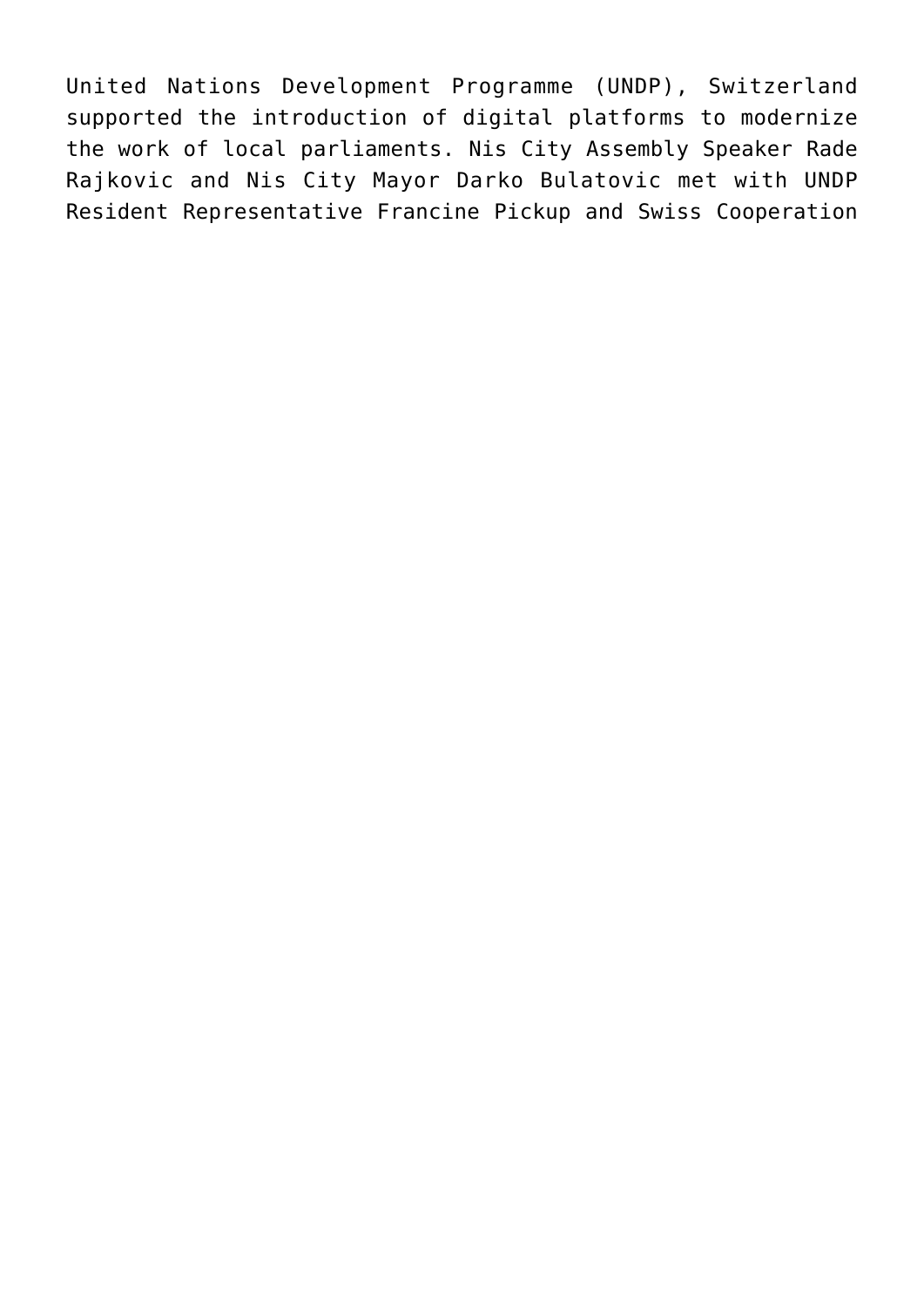## **[AMBASSADOR OF FINLAND VISITED](https://www.gu.ni.rs/2019/10/09/ambassador-of-finland-visited-nis-2/) [NIS](https://www.gu.ni.rs/2019/10/09/ambassador-of-finland-visited-nis-2/)**

October 9

Finnish ambassador in Serbia Mr. Kimo Lahdevirta visited Nis. He met with Nis City Mayor Darko Bulatovic and the two officials discussed the possibilities of Finnish companies investing in IT in this area and improving cooperation in other areas with this Scandinavian country.ry.two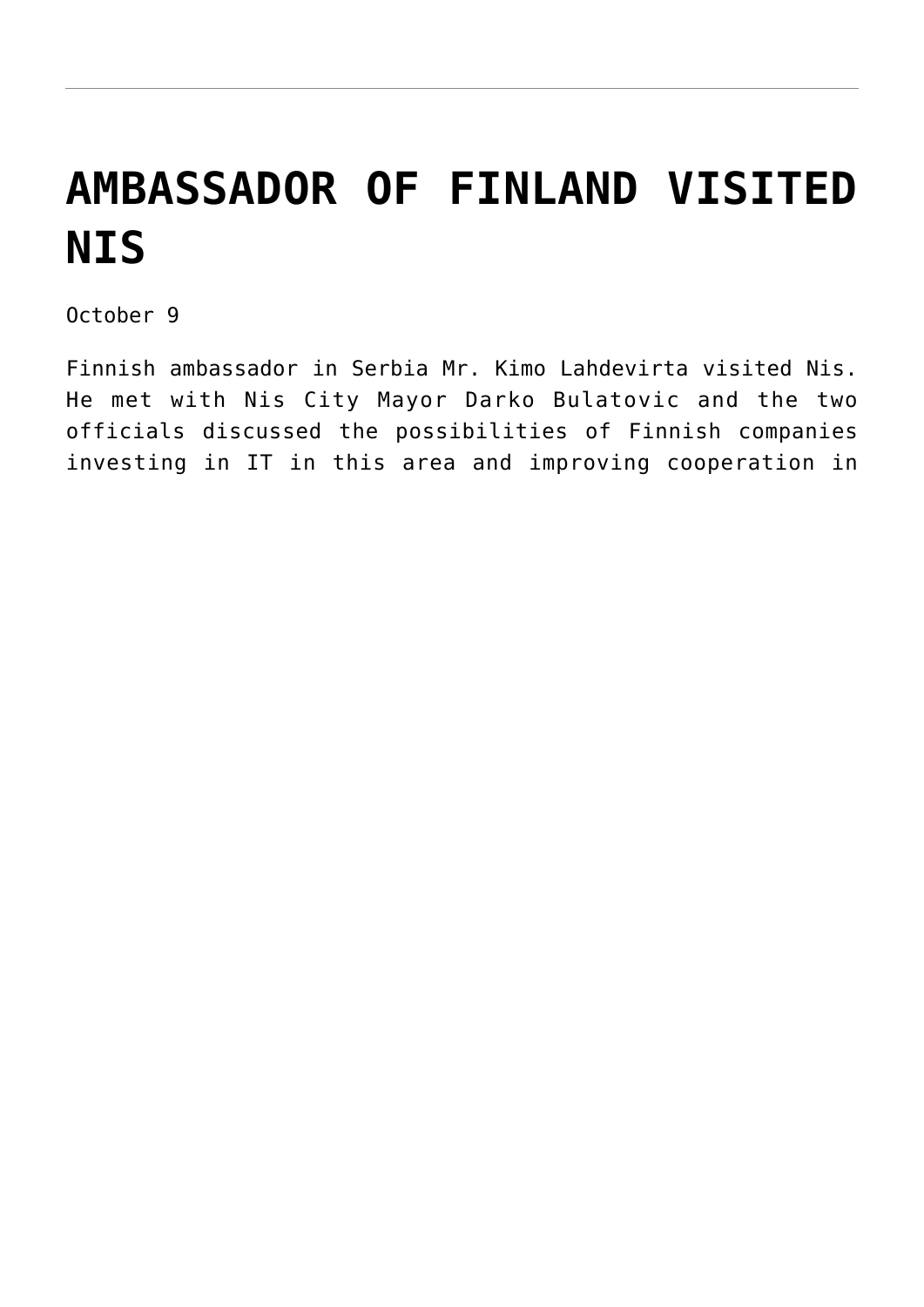## **[RECEPTION FOR JOY OF EUROPE](https://www.gu.ni.rs/2019/10/07/reception-for-joy-of-europe-frstival-participants-and-guests/)**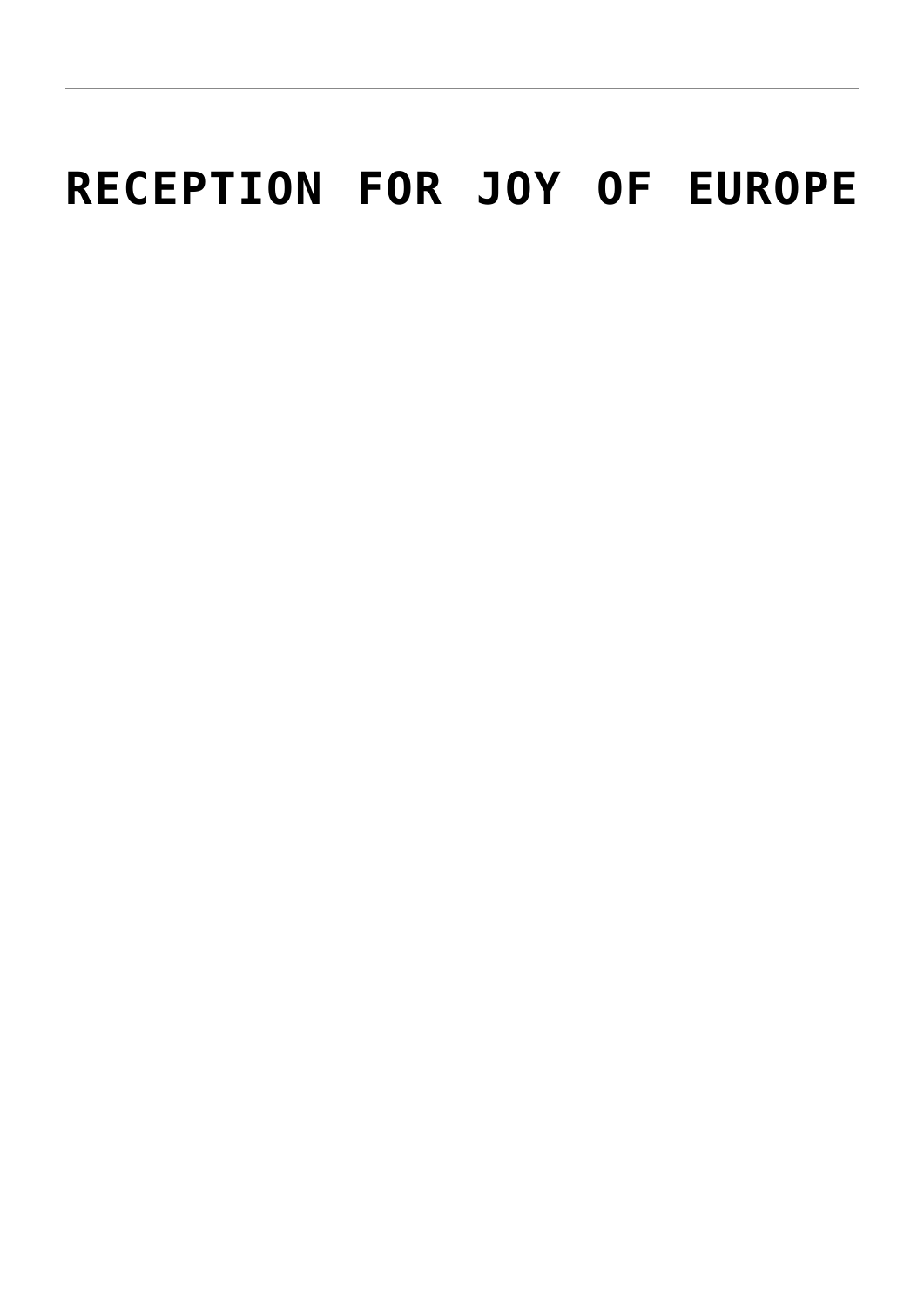### **[2030 AGENDA](https://www.gu.ni.rs/2019/09/25/localization-of-sustainable-development-goals-achieving-2030-agenda/)**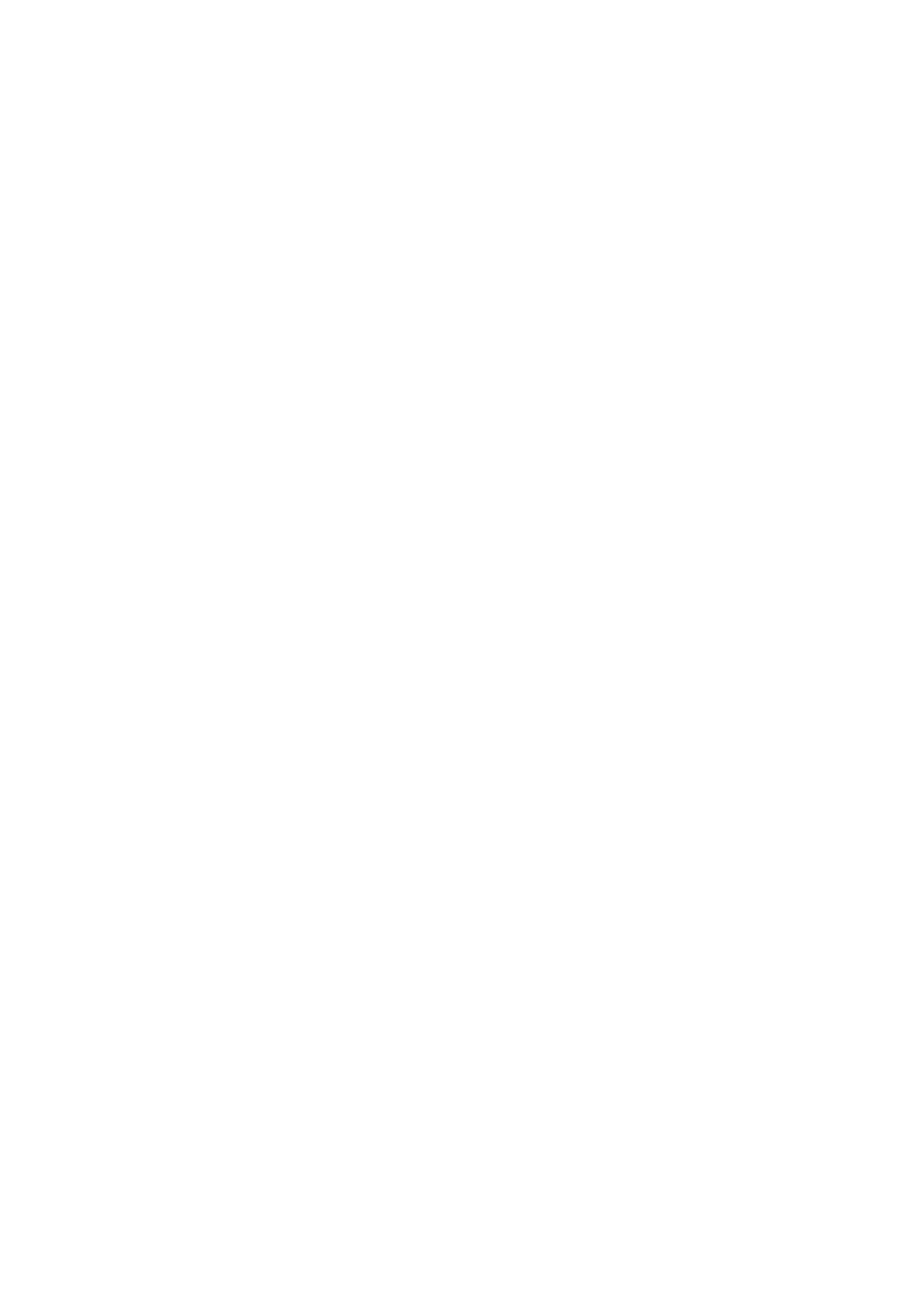# **[NIS](https://www.gu.ni.rs/2019/09/20/traditional-car-free-day-in-nis/)**

September 20

City of Nis marked the European Mobility Week with traditional program on main city square. This European initiative encourages cities to introduce sustainable transport measures and urges people to change traffic behavior – opting for alternative modes of transport instead of cars. European Mobility Week is a manifestation promoting alternative modes of transport in relation to motorized transport using fossil fuels. The aim of the European Mobility Week is to make efforts to reduce the use of passenger cars and to improve conditions for public transport, movement of cyclists and pedestrians through promotional events and the implementation of at least one sustainable measure of sustainable urban mobility.

## [SLOVENIAN PARLIAMENTARIANS](https://www.gu.ni.rs/2019/09/18/slovenian-parliamentarians-visiting-nis/) **[VISITING NIS](https://www.gu.ni.rs/2019/09/18/slovenian-parliamentarians-visiting-nis/)**

#### September 18

The delegation of the Parliament of the Republic of Slovenia visited Nis, where it met with Nis City Mayor Darko Bulatovic.